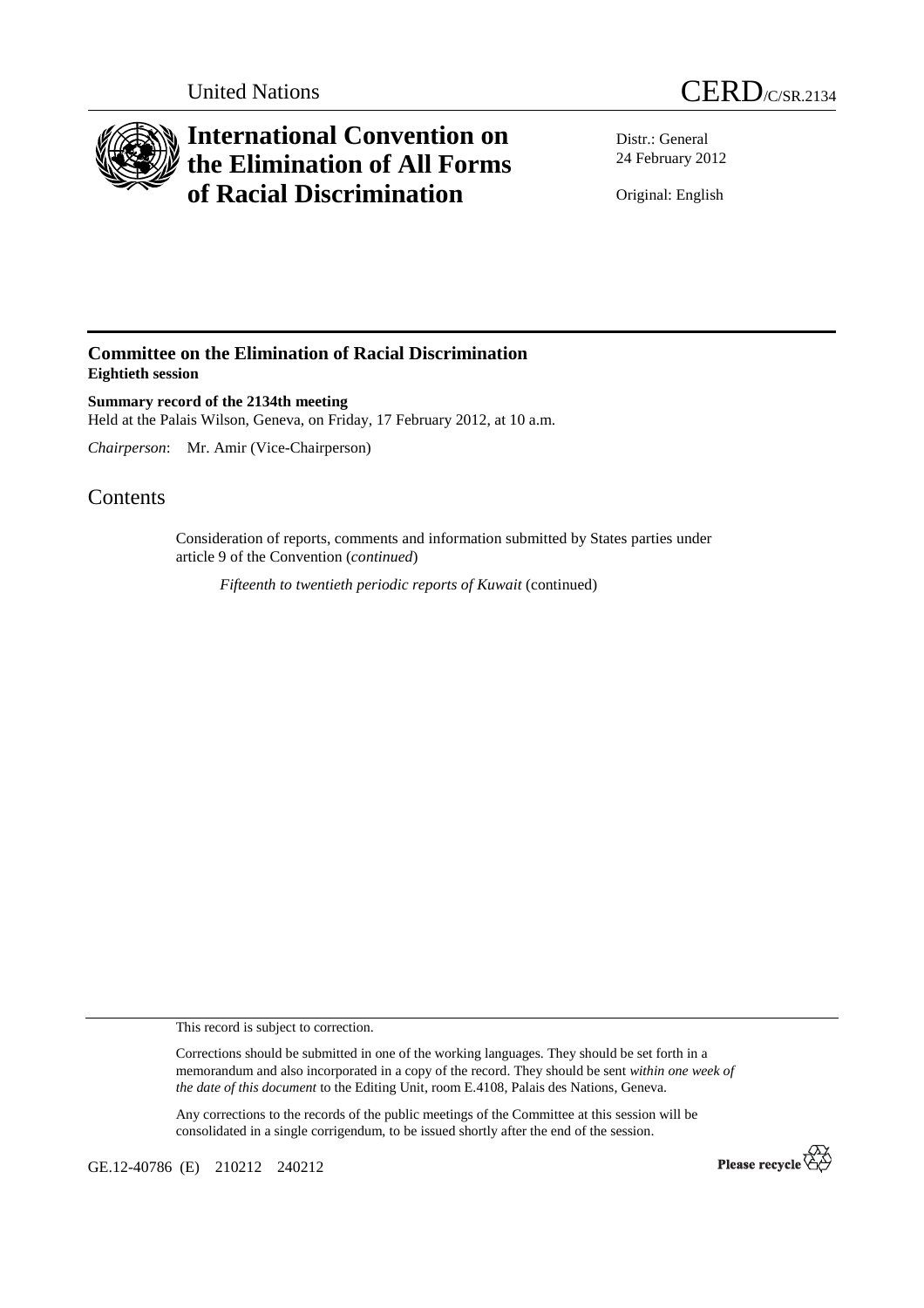*In the absence of Mr. Avtonomov, Mr. Amir, (Vice-Chairperson) took the Chair.* 

*The meeting was called to order at 10.05 a.m.* 

 **Consideration of reports, comments and information submitted by States parties under article 9 of the Convention** (*continued*)

*Fifteenth to twentieth periodic reports of Kuwait* (continued) (CERD/C/KWT/15-20; CERD/C/KWT/Q/15-20)

1. *At the invitation of the Chairperson, the delegation of Kuwait took places at the Committee table.* 

2. **The Chairperson** invited the delegation to proceed with its replies to questions raised by members of the Committee at the previous meeting.

3. **Mr. Marafi** (Kuwait) thanked the Committee for its constructive comments. He would ensure that future reports were drafted in line with the guidelines on reporting. Before its submission to the Committee, the draft report had been circulated to a number of NGOs, including the Kuwait Lawyers Association, the Human Rights Association and the Kuwait Association for Fundamental Principles of Human Rights.

4. He described the background to current moves to establish a national human rights institution in Kuwait, and said that meetings had already been held with the Office of the United Nations High Commissioner for Human Rights to that end. Unlike the human rights committees described at the previous meeting, the national human rights institution would be an independent body, in line with the Paris Principles.

5. The National Assembly had been dissolved in 2011 in accordance with the provisions of the Constitution. Elections had been held on 2 February 2012, and the new Assembly had recently held its first session. Some 36 death penalty sentences had been handed down since 2007, to 31 men and 5 women of various nationalities, including Kuwaiti nationals. None had been executed.

6. **Mr. Jafar** (Kuwait) said that the two protocols supplementing the United Nations Convention against Transnational Organized Crime — the Protocol to Prevent, Suppress and Punish Trafficking in Persons, Especially Women and Children, and the Protocol against the Smuggling of Migrants by Land, Sea and Air — had been ratified by Act No. 5, promulgated in March 2006, and had thus become an integral part of Kuwaiti legislation.

7. Various mechanisms were provided for under the Criminal Code (Act No. 16) of 1960 and its amendments to prevent trafficking in persons and protect victims of trafficking. The Criminal Code also contained many provisions protecting labour rights and freedoms, including those of migrants. It provided for severe penalties for offences such as murder, assault, abduction, kidnapping and trafficking of slaves, and provided for compensation when claimed by victims. Article 49 of Act No. 31 of 1970, amending the Criminal Code, criminalized all forms of forced labour and exploitation of persons, including the withholding of their wages without good reason. Under that article, any official or employer who exploited workers, employed them by force or withheld all or part of their wages was punishable by a prison sentence of up to 3 years and/or a fine of up to US\$ 1,000.

8. With regard to trafficking in persons and slavery, article 185 of the Criminal Code made it an offence to bring a person into Kuwait, or remove them from it, for the purpose of slavery, or to buy or offer for sale a person to be used as a slave. Such offences were punishable by a prison sentence of up to 5 years and a fine of up to US\$ 2,000. In Kuwait there was no trafficking in slaves as such, according to the internationally recognized definition; however, there had been individual cases in which workers had been exploited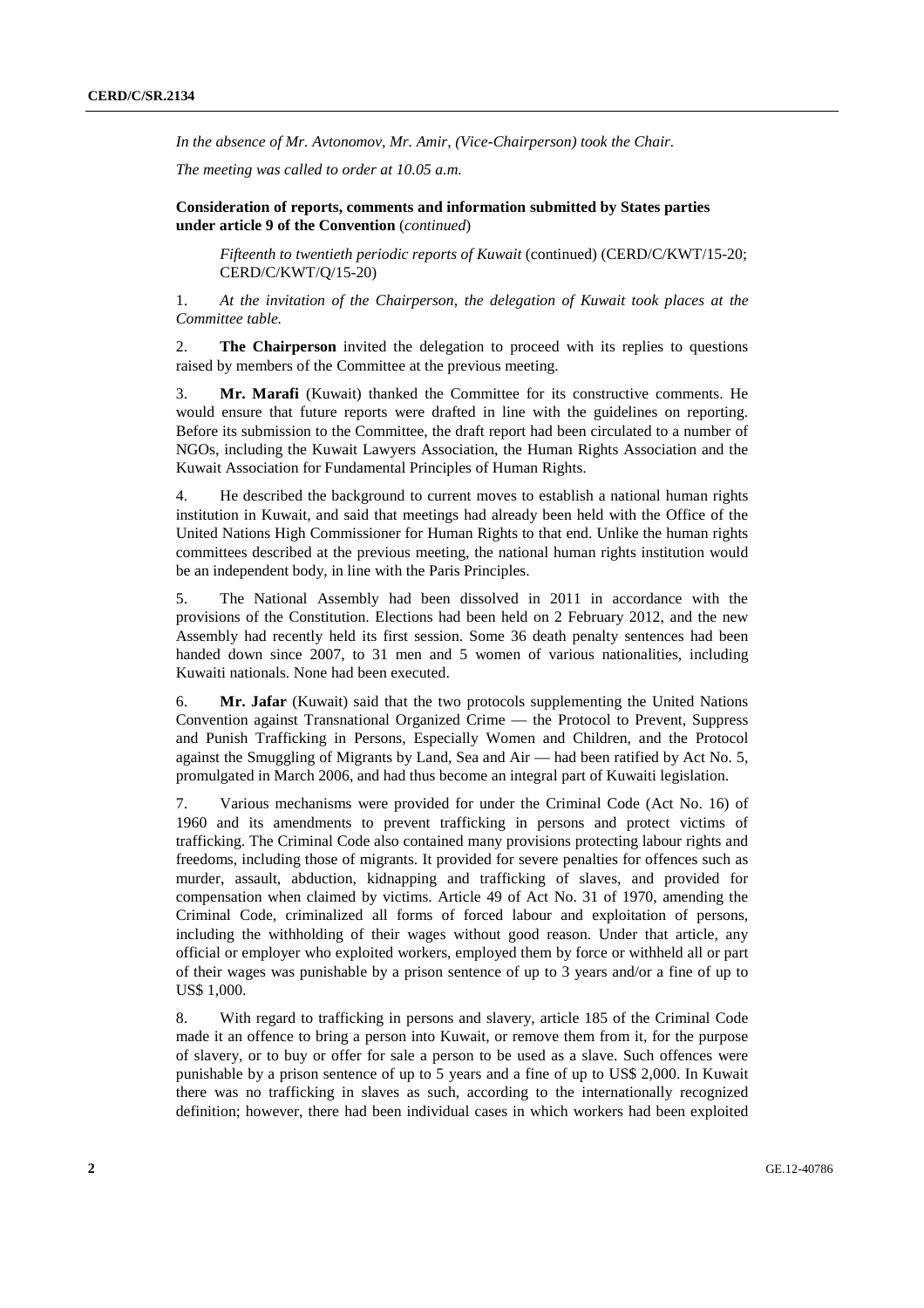for financial gain. Under the Criminal Code, a number of acts relating to prostitution, and incitement to engage in such acts, were punishable by 1 year's imprisonment. Anyone who compelled a minor under the age of 18 to engage in such acts of prostitution, or deluded them to that end, was punishable by a prison sentence of 5 years, or 7 years if the victim was under 13. Any person who profited from the prostitution of others with or without their consent, including within the framework of a protection racket, or any person who ran a place of prostitution was subject to similar punishment.

9. In 2010, there had been 210 offences relating to prostitution, with convictions in 126 cases and 84 acquittals. Act No. 3 of 1982 on minors under the age of 18 provided, in article 21, that any person who incited a minor to delinquency, prostitution or dishonourable employment was punishable by a 3-month prison sentence, without prejudice to any other punishment applicable under the Criminal Code. The offence of prostituting a person in one's care or under one's guardianship was punishable by up to 3 years' imprisonment.

10. The Ministry of Justice had prepared a bill on trafficking in persons and the smuggling of migrant workers which had been submitted to the Cabinet for adoption. The Cabinet in turn had referred the bill to the legislation committee of the National Assembly, where it was in the process of being ratified. It would subsequently be ratified by the Emir of Kuwait, in accordance with article 79 of the Constitution. The bill defined the crime of trafficking in persons and the smuggling of migrants in line with the definitions contained in international conventions, and provided for very severe penalties, including life imprisonment. The bill also specified a number of safeguards and services for victims of trafficking and smuggling, such as medical and social care, and accommodation in Staterun shelters.

11. With regard to the protection of migrant workers from all forms of discrimination, Act No. 40, promulgated in 1992, regulated the work of employment agencies for domestic workers and similar employees, such as chauffeurs. Under the Act, employment agencies were required to obtain a permit or licence from the Ministry of the Interior before hiring workers. The Act protected workers from being treated as a commodity and made it an offence to charge them a fee in exchange for finding them work.

12. Act No. 1, promulgated in 1999, governed the provision of health insurance and health services for foreign workers in exchange for a modest fee. Anybody applying for a residence permit must have medical insurance.

13. Act No. 617 of 1992 governed the granting of permits for employment agencies hiring domestic workers. All domestic workers, and workers in general, had the right to seek remedy and/or obtain redress in the event of violation of their rights.

14. With regard to the issue of implementation of Islamic sharia law in Kuwaiti courts and the extent to which sharia law was applied to persons who did not belong to the four Sunni schools of interpretation of Islamic law, such as followers of the Jafari school of interpretation, he said that the principles of sharia law applied to matters of personal status such as marriage, divorce, alimony and other family issues. Article 346 of the Personal Status Code specified that the Code applied to followers of the Maliki school of interpretation of Islamic law; other persons, including foreigners, could choose to have other legislation applied, in which case they were required to provide the judge with a certified copy of the relevant legislation.

15. There were special rules for followers of the Jafari — or Shiite — school of interpretation of Islamic law, and cases were dealt with in Jafari courts. Special courts in Kuwait ruled on personal disputes for non-Muslims; the judge ruled according to the relevant religion or the specific legislation applying to that person.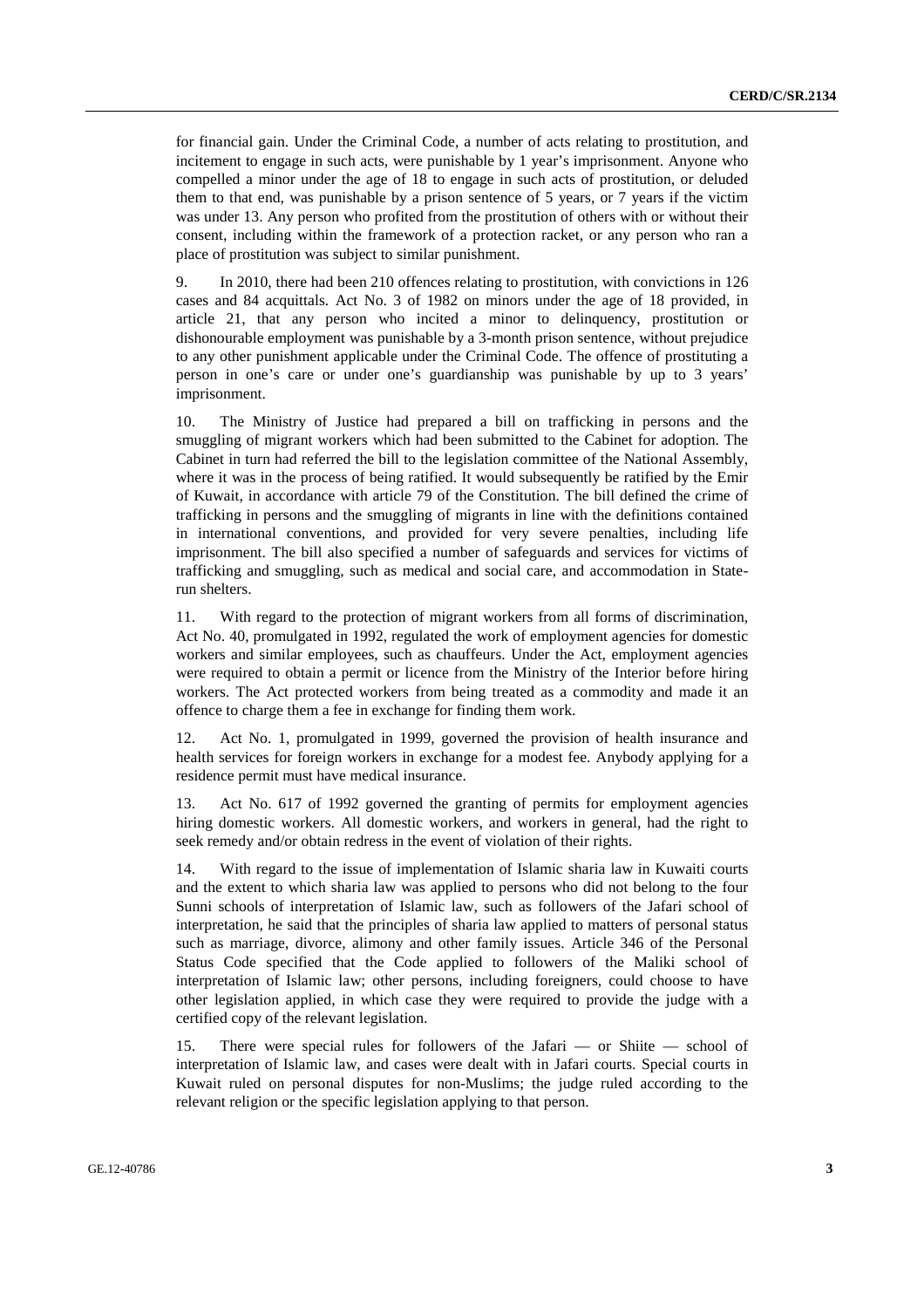16. In accordance with article 151 of the Criminal Code, capital punishment was only handed down by the courts when justified by circumstances such as premeditation or ambush. Full legal safeguards were in place to ensure that all defendants — and not only those charged with a capital offence — had the right to a fair trial. All defendants had the right to attend all hearings of their trial and be accompanied by legal counsel. In cases where defendants could not afford counsel, the court was obliged to assign a defence lawyer. Defendants were not asked to take the oath before giving their statements in court, which enabled them to retract any previous admission of guilt. Any confession made under duress or as a result of torture was considered null and void, and those responsible were severely punished.

17. When a court of first instance handed down a sentence of capital punishment, it referred its ruling, on its own initiative, to a court of appeal. The court of appeal could annul or commute the sentence or find the defendant not guilty. If the court of appeal confirmed the sentence, it automatically referred the case to the court of cassation, which reviewed it in its entirety and could confirm or annul the sentence. If the sentence was confirmed it could only be executed if ratified by the Emir. The Emir could confirm, commute or pardon. If the person sentenced was a pregnant woman, when the baby was born the sentence was commuted to life imprisonment.

18. **Mr. Alsulaimi** (Kuwait) said that use of the term "migrant workers" to describe foreign workers in Kuwait was in fact inappropriate; all foreign workers in Kuwait were temporary workers, employed for a specific task and duration. The term "contractual workers" would therefore be more appropriate. The issues of minimum wage, employment of children and employment agencies were all governed by the Private Sector Employment Act (No. 6) of 2010, which amended the previous Act No. 38 of 1964. The former Act had been drawn up in consultation with ILO in order to ensure its conformity with the ILO conventions ratified by Kuwait.

19. The Act provided for a range of protections for workers. Employers, for example, were forbidden to employ or import workers if they did not need them. Employers were also prohibited from reducing wages, and any agreements on rights signed by workers that were not in conformity with legislation were considered null and void. The Act provided for the establishment of a labour inspectorate, which referred any anomalies to the competent authorities. It also made it compulsory for employers to open a bank account for their employees, and to transfer their wages to the accredited bank, providing the Ministry of Social Affairs and Labour with a copy of the transfer order. Where amicable resolution of labour disputes was not possible, they were referred to court. Since 2010, approximately 1,800 such cases had been referred to court by the Ministry of Social Affairs and Labour. Some 30 per cent of the cases had been reviewed and ruled on, and the rest were still under consideration.

20. Under the Private Sector Employment Act, the Ministry of Social Affairs and Labour was obliged to set a legal minimum wage, to be reviewed every five years, taking into consideration inflation and other economic factors. A decision had been taken to set the net minimum wage at the equivalent of US\$ 200. It should be borne in mind that the cleaners and domestic workers to whom the minimum wage applied did not have board and living expenses, which were borne by their employers.

21. The phenomenon of child jockeys for camels and horses no longer existed. In 2004, the Ministry of Social Affairs and Labour had issued a decree prohibiting the use of children in those occupations, replacing them with robots; since then no children have been employed in that capacity.

22. The sponsorship system was admittedly far from perfect. It was not covered by any legislation, not even by Kuwaiti labour law. Certain ministerial decisions had prevented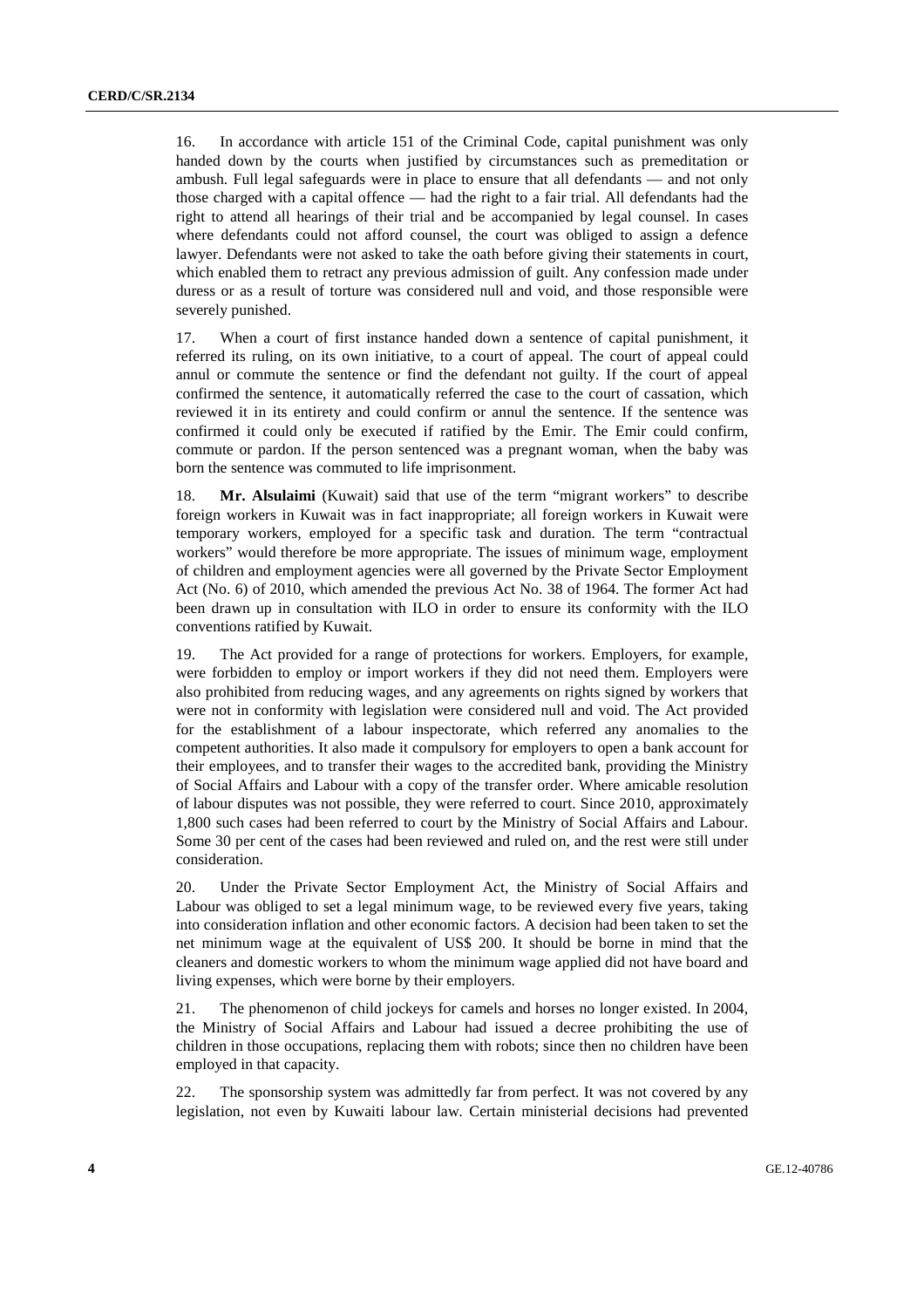workers from changing their employment without the approval of their original employer or sponsor. The decisions had been motivated by market-related considerations and a desire to balance the rights of employers and employees. In 2009, however, the Minister for Social Affairs and Labour had issued Ministerial Decree No. 179 of 2009, which permitted employees to change sponsors without the consent of the original sponsor after three years of employment. The Ministry could also permit a transfer before the expiry of the threeyear period if it ascertained that the employer was unjustifiably retaining the employee. The Ministry was currently seeking, in consultation with ILO, to develop an alternative system that would ensure that the interests of the employer and employee were equitably balanced. Act No. 6 of 2010 provided for the establishment of a public body to oversee the welfare of private-sector employees. The Ministry had also recently drafted a bill to terminate the sponsorship system that would shortly be submitted to the National Assembly.

23. **Mr. Albabtein** (Kuwait) said that the Ministry of the Interior had taken a number of measures aimed at protecting domestic workers from exploitation and racial discrimination. Act No. 40 of 1992 required employment agencies to obtain a licence from the Ministry of the Interior. Anyone who demanded unwarranted fees from the domestic worker or his or her family could be sentenced to imprisonment; employment agencies which did so could be closed down in order to prevent trafficking in persons.

24. The Act also established the terms of reference of officials sent by the Ministry to inspect the records and financial transactions of the employment agencies. Ministerial Decision No. 617 of 1992, as amended by Decision No. 1182 of 2010, laid down the conditions governing the issuing of a licence. The licensee must have a clean legal record and deposit 20,000 dinars (roughly \$65,000) with the Ministry of the Interior as surety in respect of any dispute involving the owner or employees of the agency. The licence could not be transferred and employees could not be forcibly retained. All employment contracts were reviewed by the Ministry to ensure that the employment agency concerned had been issued with a licence. If an agency was found to have acted in contravention of public safety or moral principles, the licence would be withdrawn. Thirty employment agencies had lost their licences on those grounds in 2011.

25. A body established by the Ministry of the Interior was authorized to receive complaints from domestic workers in the event of failure to pay their wages or failure to comply with all terms of their contract. A new type of tripartite contract for domestic workers involving the employment agency, the employer and the employee, which had been launched on 1 October 2006, incorporated many privileges for domestic workers. For instance, the employer was rendered liable for the provision of accommodation, clothing and food. The employee could not be employed by another party during the contract period and could only be required to provide the services described in the contract. He or she was entitled to a minimum wage, four weeks' leave a year, one day off a week and an eighthour working day. Compensation was payable for overtime and occupational hazards. If an employee died, the employer was required to pay two months' wages to the family and to cover the cost of repatriation of the body. All domestic employees had an absolute right to keep their passports in their possession.

26. The Ministry of Foreign Affairs had requested all Kuwaiti embassies to keep copies of domestic workers' contracts so that prospective employees were fully informed of their terms when they applied for a visa.

27. Article 166 of the Constitution stipulated that the right of recourse to the courts was guaranteed to all persons and that the law laid down the procedures and conditions for the exercise of that right. A total of 136 cases concerning domestic workers had been registered in 2010 and the convicted parties had included Kuwaiti nationals. The means of redress included Cabinet Decision No. 652 of 2007 concerning the establishment of a shelter for domestic workers involved in a dispute with their employer that prevented the continuation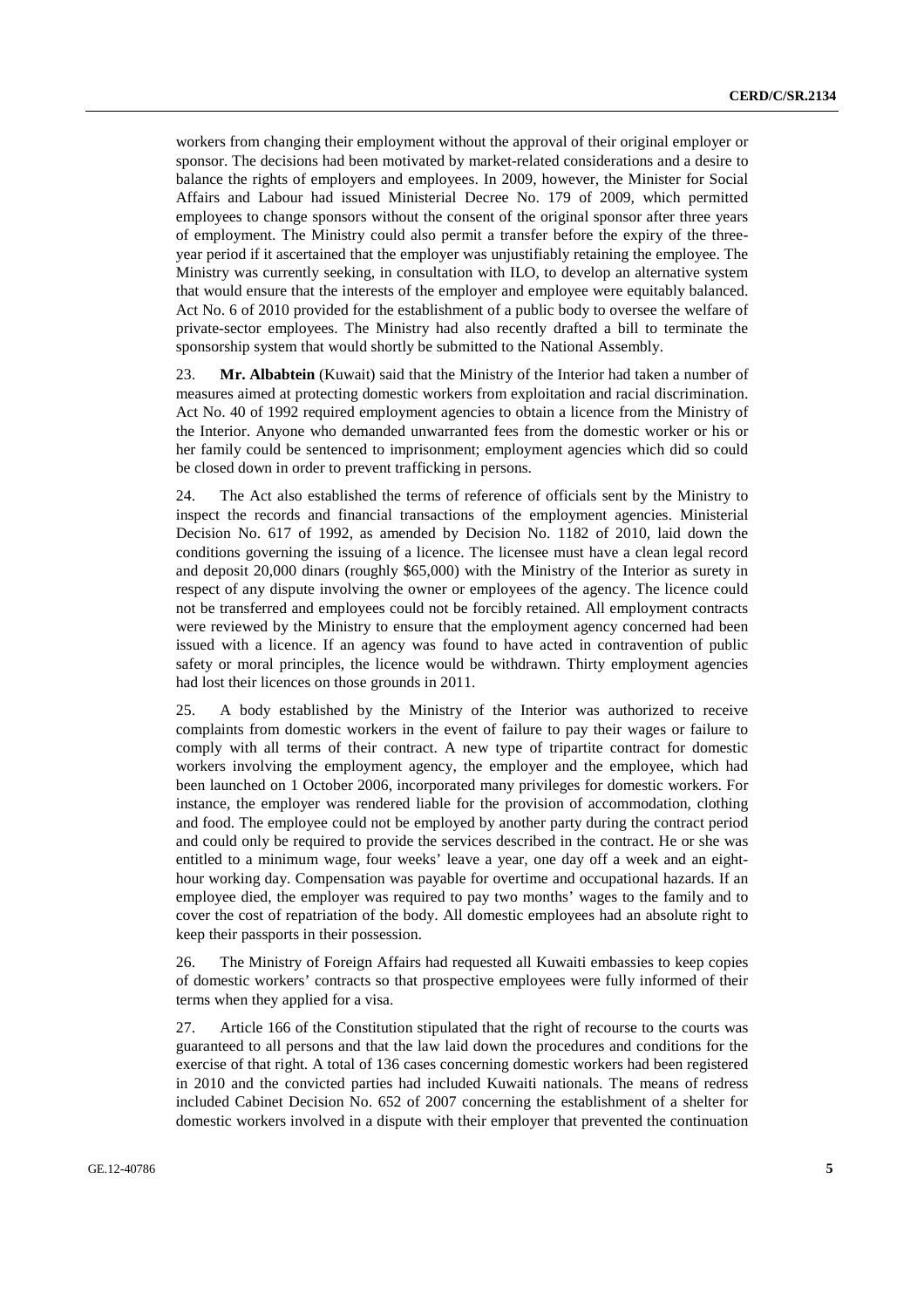of a normal working relationship. Medical and social services were provided in the shelter, which was supervised by the Ministry of the Interior. Measures to settle the dispute were taken in cooperation with the embassies of the domestic workers. A total of 607 such cases had arisen in 2011. Over 55,000 foreign domestic and assimilated workers were employed in Kuwait and abuses occurred only in isolated cases.

28. **Mr. Alharbi** (Kuwait) said that the State had begun to take vigorous action against illiteracy in the 1950s and in 1981 a law had been enacted to encourage Kuwaitis under 40 years of age to attend courses in literacy centres. Less than 2 per cent of the population were now illiterate.

29. The State of Kuwait guaranteed the right to education to all persons living in its territory, even children whose parents were in an irregular situation. There were 154 Arab schools and 48 bilingual schools. There were also 61 schools based on the British education system, 31 based on the United States system, 67 based on the Indian system, 61 based on the Pakistani system, 4 based on the Filipino system, 4 based on the French system, 6 based on the Iranian system, 6 based on the Canadian system and 3 based on the Armenian system.

30. Special importance was attached to awareness-raising in accordance with article 7 of the Convention. For instance, Kuwait was implementing the Arab Plan for Human Rights Education, the Arab Plan on the Strengthening of a Human Rights Culture and the Islamic Charter of Human Rights. Training courses were organized for all civil servants working in the various ministries.

31. Human rights had been incorporated in school curricula. For instance, the secondary school human rights syllabus covered different categories of human rights, their main characteristics, sources such as international treaties and the role of international bodies. Children learned about the right to life, the principle of non-discrimination, the right to freedom of belief and expression, the rights of women and children, political rights and citizens' obligations. Civic education courses for young people imparted the values of tolerance and respect for others. Training courses were also organized for teachers.

32. **Ms. Al-Ajmi** (Kuwait) said that women were very influential in Kuwaiti society and held a wide range of senior posts. They accounted for 52 per cent of the labour force and ranked second in the Middle East and Arab world in terms of progress towards bridging the economic gap between men and women. Kuwait also ranked first in the world in terms of the achievement of gender equality in secondary and higher education.

33. Kuwait had ratified the Convention on the Elimination of All Forms of Discrimination against Women and had taken determined steps to combat such discrimination. In particular, women's legal status was equal to that of men, so that they enjoyed the same rights and were subject to the same obligations. The amendment to article 1 of the Election Act meant that women could now exercise parliamentary rights. No woman had won a seat in the National Assembly in the 2005 elections, but four had won seats in 2009 and they participated fully in the drafting of legislation. There were also women in the Ministry of the Interior, the police force and the Supreme Court.

34. Nurseries had been established in women's prisons so that children could remain close to their imprisoned mothers.

35. Articles 23 and 24 of the Private Sector Employment Act (No. 38) of 1964 had been amended in order to support affirmative action, to increase the protection of women and to prohibit their recruitment for hazardous work. There was a law ensuring equal pay for work of equal value and Kuwait had ratified many ILO conventions relating to such rights.

36. Women who were responsible for taking care of a husband or children with disabilities were entitled to early retirement. If they were divorced, they were guaranteed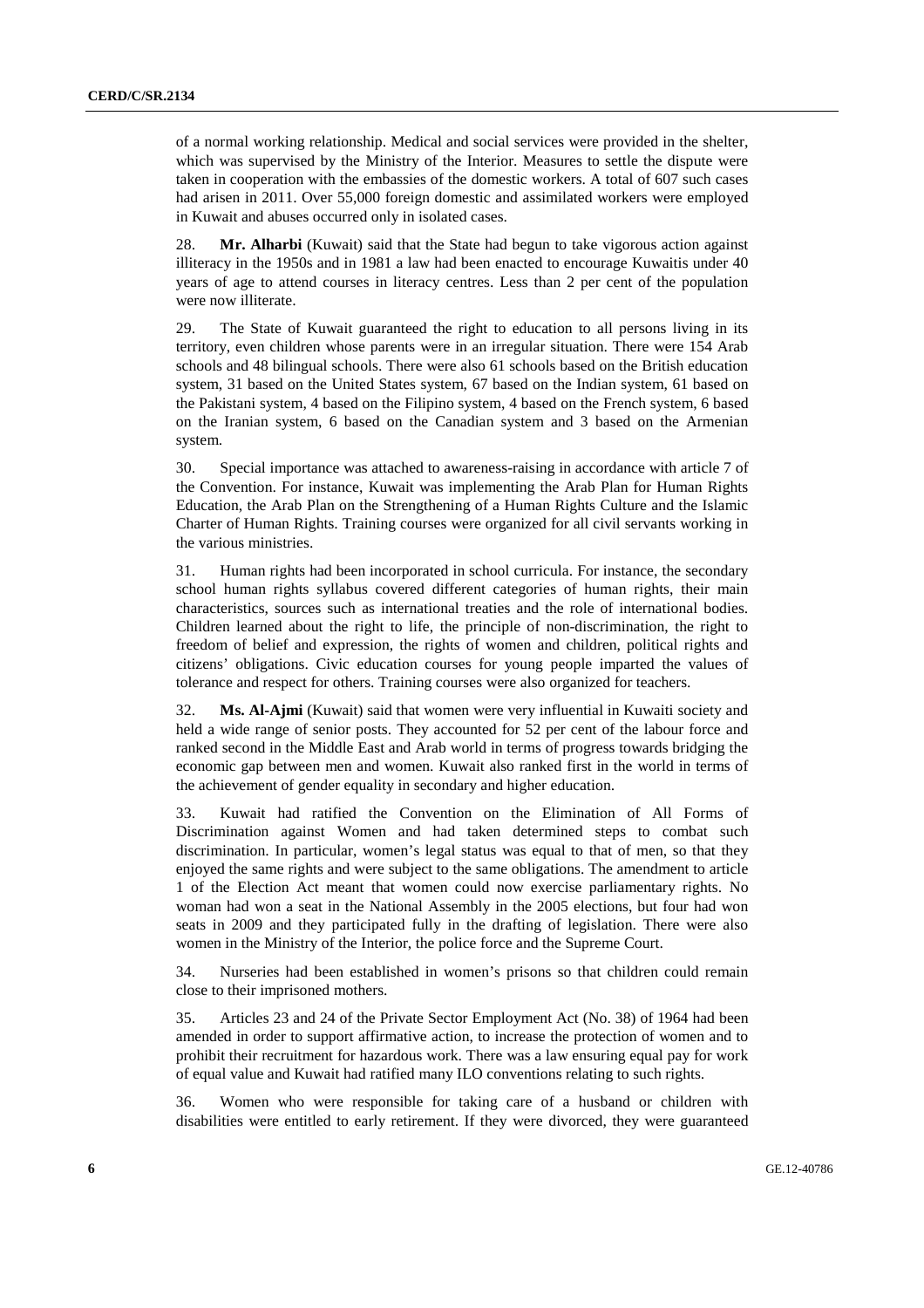the right to continue attending to the welfare of their children. Accommodation was provided for widows and divorced women. Kuwaiti women were free to take legal action, in both ordinary and administrative courts, to ensure that their rights were upheld. In August 2008, the Supreme Court had ruled that article 11 of the 1962 Act concerning passports was unconstitutional since a husband's permission was required for a woman to obtain a passport. The administrative courts had issued rulings upholding women's employment rights. Domestic violence was prohibited by articles 161 and 162 of the Criminal Code.

37. The 2.5 per cent Islamic charitable tax known as *zakat* was payable by Muslims and was used to assist the needier members of Kuwaiti society and charitable associations, such as the Red Crescent Society.

38. **Mr. Marafi** (Kuwait) said that every newborn Kuwaiti received an allowance equivalent to about US\$ 200 per month and was entitled to free health care and education. Hospital charges for Kuwaitis were only US\$ 3 dollars a day and for resident non-Kuwaitis US\$ 10 a day. Secondary school graduates were given the opportunity to attend universities abroad, and employment was guaranteed in the light of a person's studies and qualifications. Long-term loans were granted for housing. Illegal residents also enjoyed such benefits. Even if they were unemployed, they received an allowance and their family received food free of charge.

39. **Ms. Alnaser** (Kuwait) said that Kuwaiti society was doing its utmost to address the problem of illegal residents, whose official appellation was not "Bedoon". The Residence of Foreigners Act (No. 17) of 1959 prohibited the granting of permanent legal residence to foreigners who did not possess a valid passport. There were currently some 108,000 persons in that category. The corresponding figure for 1990, i.e. prior to the Iraqi invasion of Kuwait, had been 220,000. A large number had thus either returned to their country of origin or regularized their residence since 1991. The Bedouin who had lived in the region prior to the establishment of the State of Kuwait and had been denied citizenship because of their nomadic lifestyle had all been integrated into urban areas since the adoption of the 1952 structural plan. The Bedouin tribes accounted for a majority of Kuwaiti citizens and enjoyed all the privileges granted under the 1959 Nationality Act. Persons claiming nationality applied in person to special committees to prove their right to Kuwaiti residence and citizenship.

40. She drew attention to a list of the identified nationalities of many of the illegal residents that had been distributed to Committee members. The Supreme Council for Planning and Development had developed a clear-cut strategy or road map to address the situation of illegal residents within a specific time limit. The strategy had been adopted by Cabinet Decision No. 1,612 of 2010, and Decree No. 467 of 2010 had established a central agency to address the status of illegal residents. In settling their status, priority would be given to compliance with the conditions laid down by law. Concurrent practical action was based on a two-track strategy aimed at providing them with all necessary assistance and a decent standard of living, while protecting them against racial discrimination.

41. Under Ministerial Decision No. 409/2011, illegal residents were granted a range of privileges, including free health care, free education services, and the issuance of birth and death certificates. It was also possible for illegal residents to work in both the public and private sectors.

42. Illegal residents were classified into different subgroups. One such subgroup concerned persons whose situation would be regularized, including Bedoon children and persons who had received notification to leave the country but had not been able to do so because of the war with Iraq. Another subgroup was made up of persons who had the possibility of being naturalized in accordance with Act No. 15 of 1969; a number of people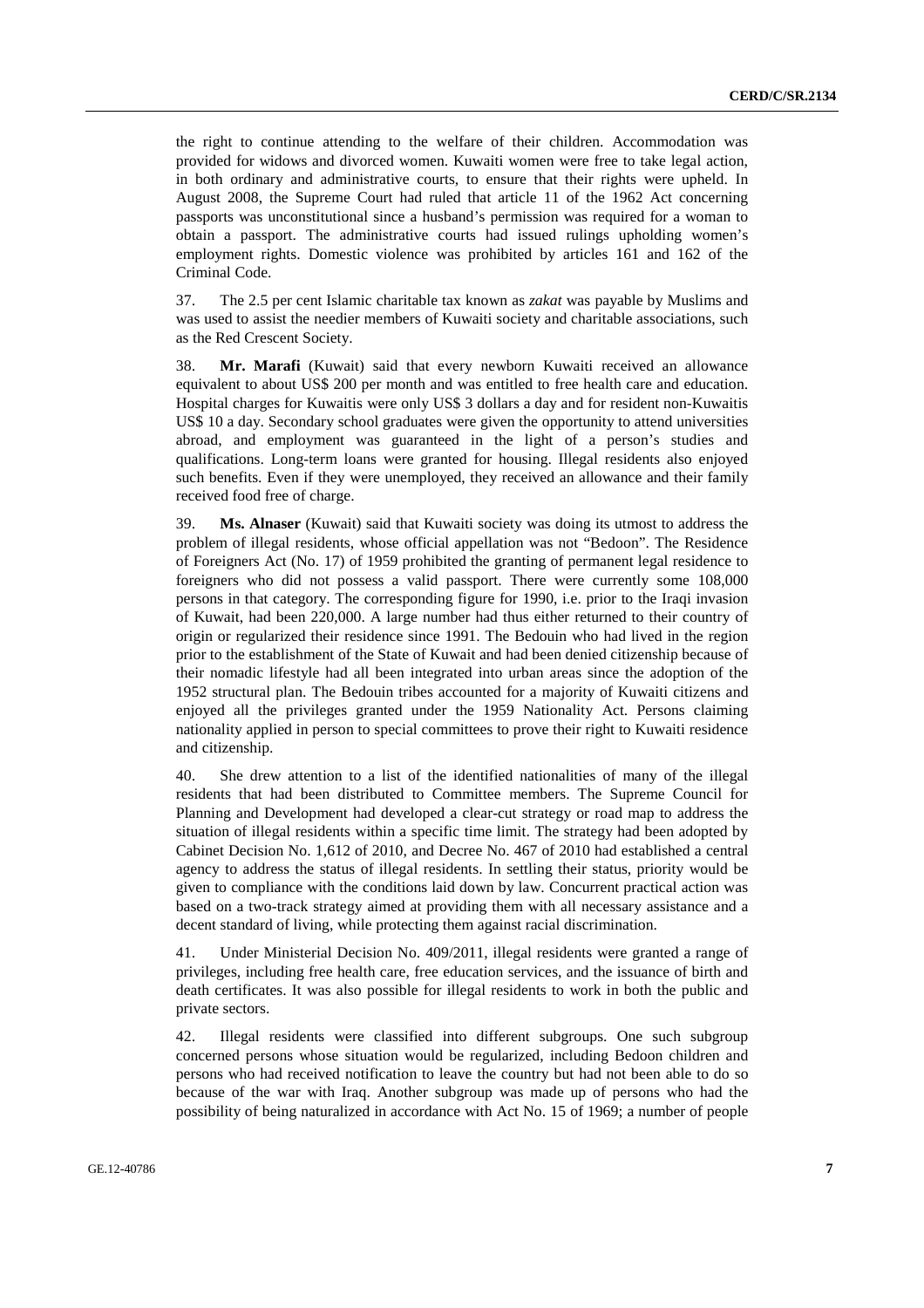had recently been granted citizenship under that law and further cases were currently being processed.

43. **Mr. Avtonomov** (Country Rapporteur) asked if any women had been elected to the National Assembly in the recent elections. He would like to know whether the Convention had been officially published in Arabic and whether it could be invoked before the courts. He asked whether incitement to racial discrimination was a punishable offence and which domestic laws reflected the provisions of article 4 of the Convention.

44. He enquired whether it was the case that the minimum wage for domestic workers was US\$ 139 and therefore lower than the general minimum wage of US\$ 207. He asked the delegation to comment on reports that foreign workers were often expelled on the basis of administrative decisions, without judicial review. Contractual workers who had come into Kuwait to work should be considered as migrant workers and be allowed to remain in the country if they complied with the law. He was therefore pleased to note that migrant workers were able to change their sponsor after three years. He expressed concern, however, that certain basic rights, such as the issuance of birth and death certificates, were considered by the State party to be privileges. It was the Committee's view that the issuance of such documents was a right and not a privilege. He noted that Kuwait had signed a bilateral agreement with the Philippines on migrant workers and asked whether it had entered into similar agreements with other sending countries.

45. Referring to statistics provided by the State party, he wished to know whether the approximately 38,000 illegal residents with no identified nationality were considered to be Bedoon. The situation of stateless persons in Kuwait was a serious one and it was important that the Government should address the issue. He asked whether children born to Kuwaiti mothers and stateless fathers were granted Kuwaiti citizenship. He would also like to know whether the children of Kuwaiti mothers and foreign fathers could claim Kuwaiti nationality if their parents divorced.

46. **Mr. Marafi** (Kuwait) said the minimum wage for domestic workers was currently around US\$ 215. As to birth certificates, illegal residents had previously refused to register births because they had to state their nationality. In order to overcome that problem, the authorities had introduced new certificates which no longer included that requirement. Furthermore, illegal residents were also issued driving licences, marriage certificates and even passports if they needed medical treatment abroad.

47. **Mr. Al-Jawhar** (Kuwait) said the granting of nationality was a sovereign act. The Nationality Act (No. 15) of 1959 set out the conditions governing the granting of Kuwaiti citizenship for persons meeting the requirements, regardless of their nationality, religion or race. Under a decree amending article 5 of the Act, children born to Kuwaiti mothers were entitled to Kuwaiti citizenship even if their fathers were not Kuwaiti nationals. Under Act No. 21 of 2000, the children of Kuwaiti women married to foreign husbands were granted Kuwaiti citizenship in the event of divorce or the death of the father. Children born in Kuwait to unknown parents were granted Kuwaiti nationality. Applications for nationality from foreign husbands of Kuwaiti women received priority treatment. Palestinians in Kuwait who fulfilled the nationality requirements were granted nationality. Security restrictions applied to certain groups, such as those who had collaborated with Iraqi occupying forces during the war.

48. **Ms. Alnaser** (Kuwait) said that a comprehensive solution would be put in place to address the situation of the 38,000 illegal residents whose nationality was unknown. Under a new strategy, those who fulfilled the necessary requirements would be granted Kuwaiti citizenship and others who met the residence requirements would be granted permanent residence.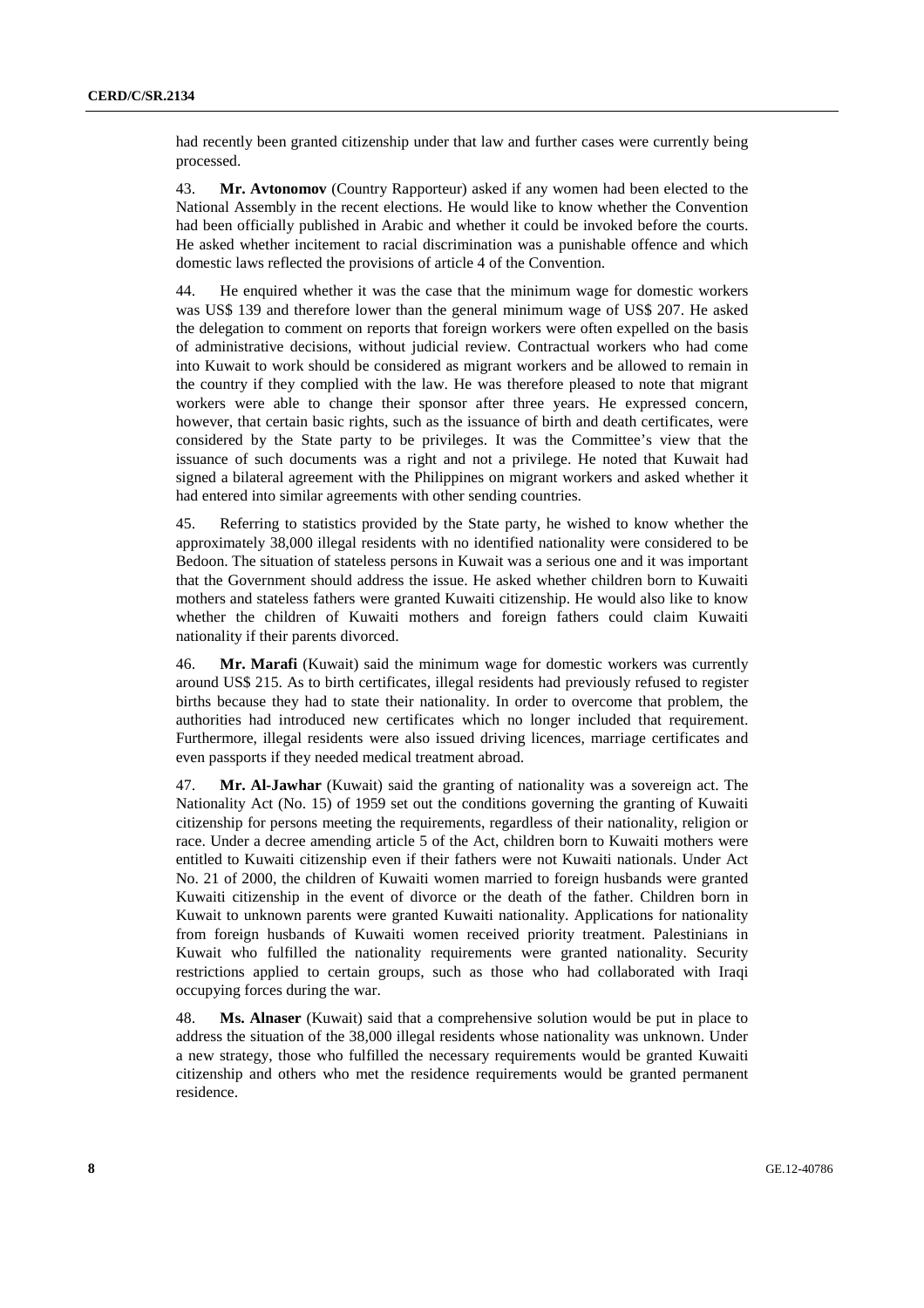49. **Ms. Al-Ajmi** (Kuwait) said that there were offices throughout Kuwait responsible for dealing with workers' complaints. Such complaints were transmitted automatically to the courts without cost to the workers concerned; legal assistance and interpretation services were also provided free of charge as appropriate.

50. **Mr. Albabtein** (Kuwait) said that all persons subject to expulsion orders could seek a judicial review by applying to a court of appeal judge specifically appointed for that purpose.

51. **Mr. Naman** (Kuwait), referring to the elections held in February, said statistics indicated that 60 per cent of votes had been cast by women and, although none of the female candidates had won seats in parliament, the outcome of the elections reflected political trends and did not mean the end of the battle for women's political rights. There would be new opportunities for female representation in executive and legislative bodies.

52. **Mr. Jafar** (Kuwait) said that the Convention had indeed been translated into Arabic and published in the Official Gazette, in line with the provisions of the Constitution. In response to the question whether the courts were able to refer to the provisions of the Convention in their rulings, he stated that they could look to the Convention for guidance, as it had been integrated into national legislation. Laws could not be enacted if they were incompatible with the Convention.

53. **Mr. Diaconu**, referring to the issue of the Bedoon, noted that the majority of illegal residents in Kuwait were Iraqis and asked when they had arrived in the country. If, for example, they had arrived during the war in 2003, they would be refugees of some description, and their status had no connection with the issue of national security in Kuwait. If they had arrived earlier, they could have left Iraq as a result of persecution under Saddam Hussein's regime.

54. Welcoming the delegation's stated commitment to addressing the issue of illegal residents, he suggested that the fact that the majority of non-identified residents in Kuwait were of Arab origin could help the Kuwaiti authorities in dealing with the situation.

55. With regard to persons who were alleged to have collaborated with Iraqi forces in 2001, it was important to know whether they had been convicted of any crimes. If they had never been charged or convicted, how was it possible to know whether they had connections with the enemy? Except in the case of blatant offences, the Kuwaiti authorities should put the past behind them and focus on the issue of human rights.

56. He requested clarification as to whether the stateless people living in Kuwait also included Bedouin, namely nomadic people, and whether they were considered as legal or illegal residents.

57. With regard to migrant workers, the Kuwaiti Government's definition only covered contractual workers, and he wished to know whether other categories of workers existed in Kuwait. He noted that migrant workers were afforded a high level of protection, and suggested that that good practice should be expanded and better publicized. However, the Government should review its definition of migrant workers with a view to also including those without contracts.

58. He supported Mr. Avtonomov's comments relating to rights and privileges.

59. **Mr. Almutairi** (Kuwait) said that the situation of Bedouin in North Africa was very different from that of nomadic peoples in the Gulf area. Nomadic movement had ceased after national borders had been established; the nomads had settled, become Kuwaiti citizens, and been provided with housing. He suggested that there might be some confusion between the terms "Bedoon" and "Bedouin"; the two were, in fact, very different.